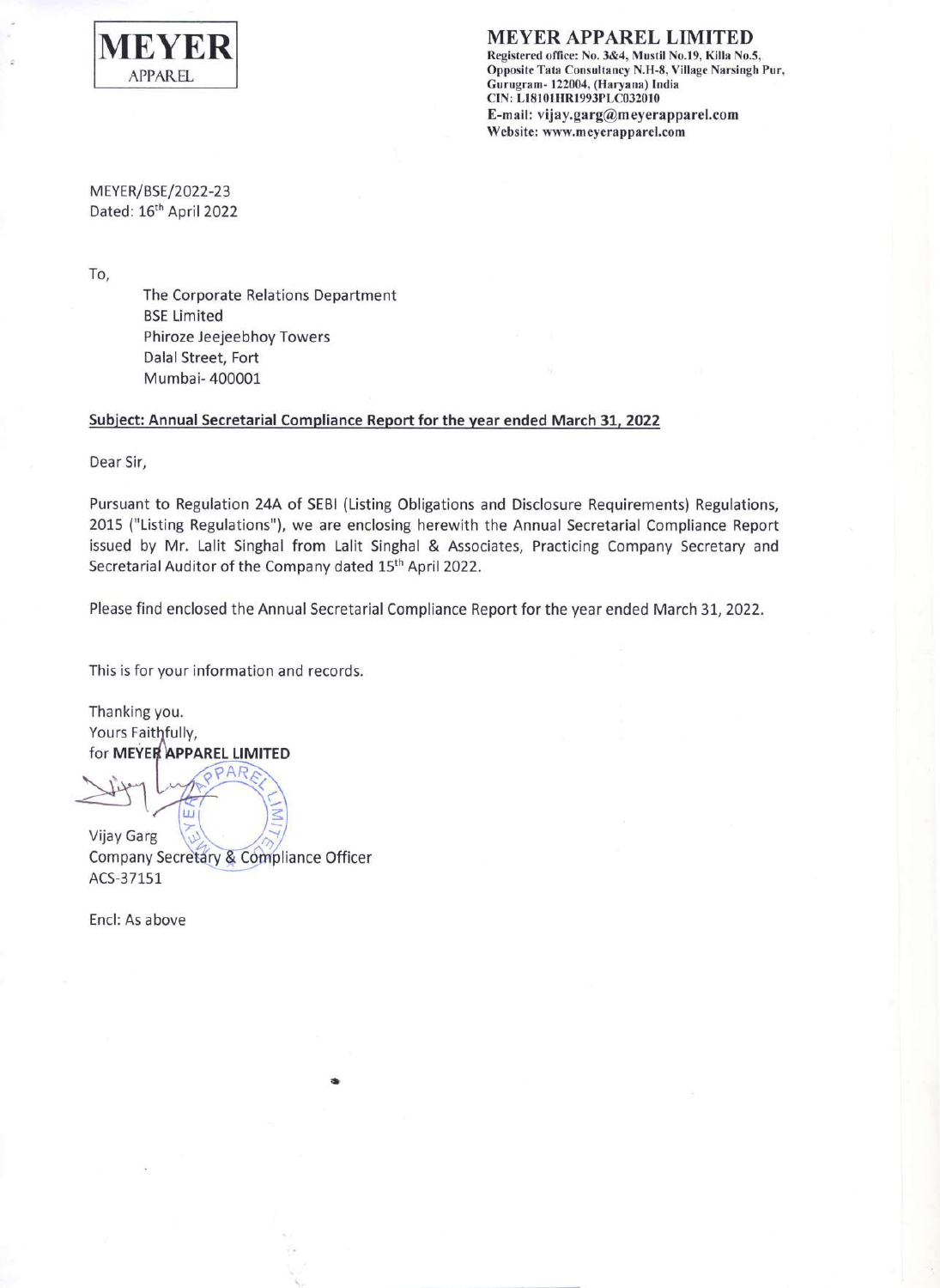

## **Lalit Singhal & Associates** Company Secretaries

Add- B-3, Pankaj Tower, Mayur Vihar Phase-1, New Delhi-110091 ? +91-9599328377 **Cone Lalit.singhal2017@gmail.com** 

## SECRETARIAL COMPLIANCE REPORT OF MEYER APPAREL LIMITED FOR THE YEAR ENDED ON 31ST MARCH, 2022

To

Meyer Apparel Limited No.3 & 4, Mustil No.19, Killa No.-5 Opposite Tata Consultancy N.H-8, Village Narsinghpur Gurgaon -122004

We Lalit Singhal & Associates have examined:

(a) all the documents and records made available to us and explanation provided by MEYER APPAREL LIMITED ("the listed entity"),

(b) the filings/ submissions made by the listed entity to the stock exchanges,

(c) website of the listed entity,

(d) any other document/ filing, as may be relevant, which has been relied upon to make this certification,

for the year ended 31st March, 2022 ("Review Period") in respect of compliance with the provisions of:

(a) the Securities and Exchange Board of India Act, <sup>1992</sup> ("SEBI Act') and the Regulations, circulars, guidelines issued thereunder; and

(b) the Securities Contracts (Regulation) Act, 1956 ("SCRA"), rules made thereunder and the Regulations, circulars, guidelines issued thereunder by the Securities and Exchange Board of India ("SEBI");

The specific Regulations, whose provisions and the circulars/ guidelines issued thereunder, have been examined, include:-

(a) Securities and Exchange Board of India (Listing Obligations and Disclosure Requirements) Regulations, 2015;

(b) Securities and Exchange Board of India (Issue of Capital and Disclosure Requirements) Regulations, 2018;

• (c) Securities and Exchange Board of India (Substantial Acquisition of Shares and Takeovers) Regulations, 2011;

(d) Securities and Exchange Board of India (Buyback of Securities) Regulations, 2018: (Not applicable to the company during the review period)

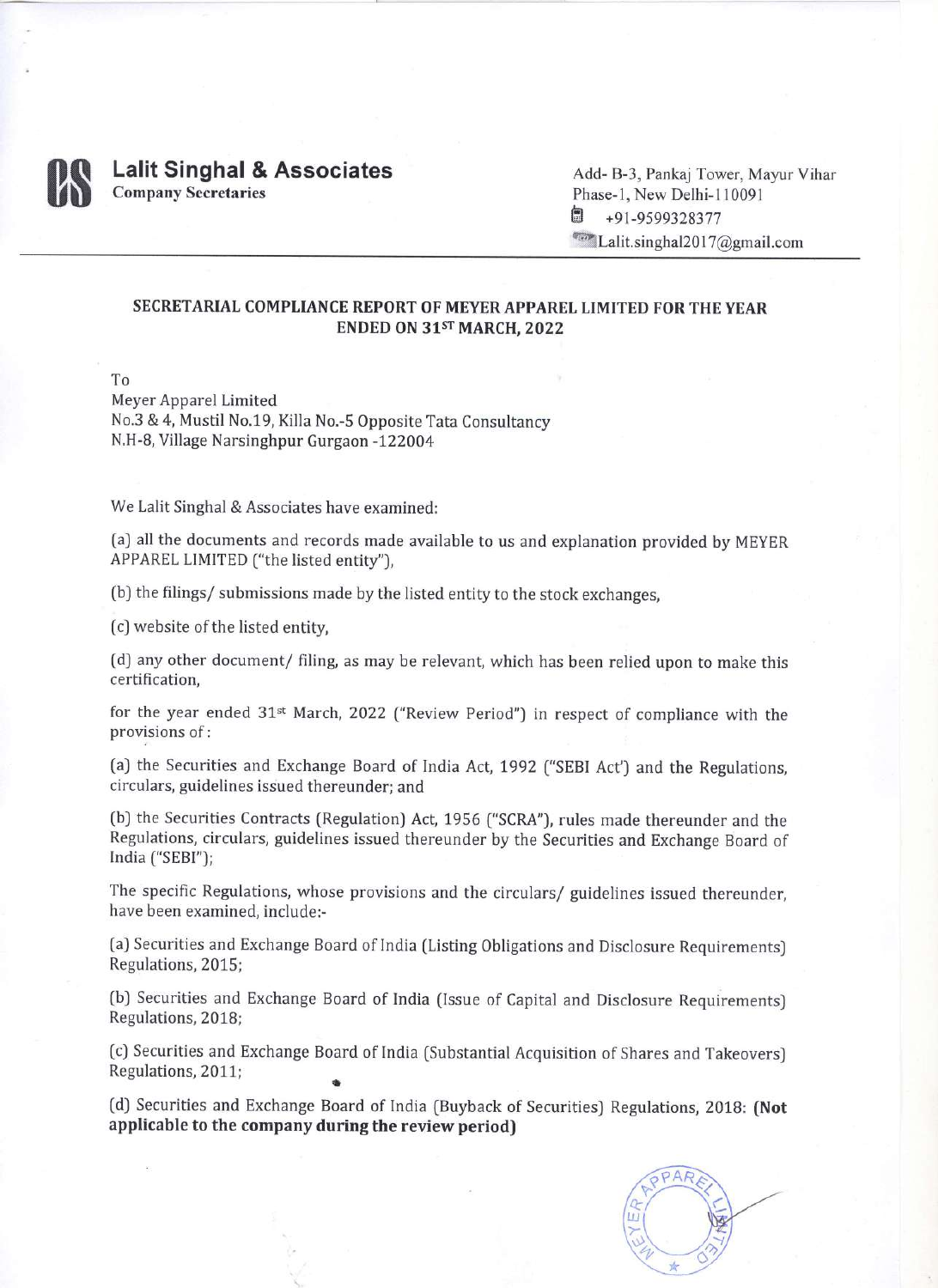(e) Securities and Exchange Board of India (Share Based Employee Benefits) Regulations, 2014; (Not applicable to the company during the review period)

(f) Securities and Exchange Board of India (Issue and Listing of Debt Securities) Regulations, 2008; (Not applicable to the company during the review period)

(g) Securities and Exchange Board of India (Issue and Listing of Non- Convertible and Redeemable Preference Shares) Regulations, 2013; (Not applicable to the company during the review period)

(h) Securities and Exchange Board of India (Prohibition of Insider Trading) Regulations, 2015;

(i) Securities and Exchange Board of India (Depositories and Participant) Regulations, 2018;

and circulars/ guidelines issued thereunder;

and based on the above examination, We hereby report that, during the Review Period:

(a) The listed entity has complied with the provisions of the above Regulations and circulars/ guidelines issued thereunder, except in respect of matters specified below:-

| Sr.<br>No | Requirement<br>Compliance<br>(Regulations/<br>Deviations<br>circulars /guidelines including<br>specific clause)                       | Deviations | Observations/ Remarks of<br>the Practicing Company<br>Secretary                                 |
|-----------|---------------------------------------------------------------------------------------------------------------------------------------|------------|-------------------------------------------------------------------------------------------------|
|           | Securities and Exchange Board   Not Applicable<br>of India (Listing Obligations<br>and Disclosure Requirements)<br>Regulations, 2015; |            | Listed Company has sent<br>the Suitable reply to<br>Exchange and request for<br>waiver of fine. |

- (b) The listed entity has maintained proper records under the provisions of the above Regulations and circulars/ guidelines issued thereunder insofar as it appears from our examination of those records.
- (c) The following are the details of actions taken against the listed entity/ its promoters/ directors/ material subsidiaries either by SEBI or by Stock Exchanges (including under the Standard Operating Procedures issued by SEBI through various circulars) under the aforesaid Acts/ Regulations and circulars/ guidelines issued thereunder:

| Sr.<br>No    | by                 | Action taken   Details of Violation                                                                                                              | taken E.g. fines, $\vert$ of the<br>debarment, etc. | Details of action   Observations/ remarks<br>Practicing<br>warning letter, Company Secretary, if<br>any. |
|--------------|--------------------|--------------------------------------------------------------------------------------------------------------------------------------------------|-----------------------------------------------------|----------------------------------------------------------------------------------------------------------|
| $\mathbf{1}$ | <b>BSE Limited</b> | Regulation 29(2)/29(3)<br>Delay in furnishing<br>prior intimation about<br>the meeting of the board<br>of directors held on 11<br>November 2021. | Fine                                                | The actions taken by the<br>listed entity are<br>Satisfactory.                                           |